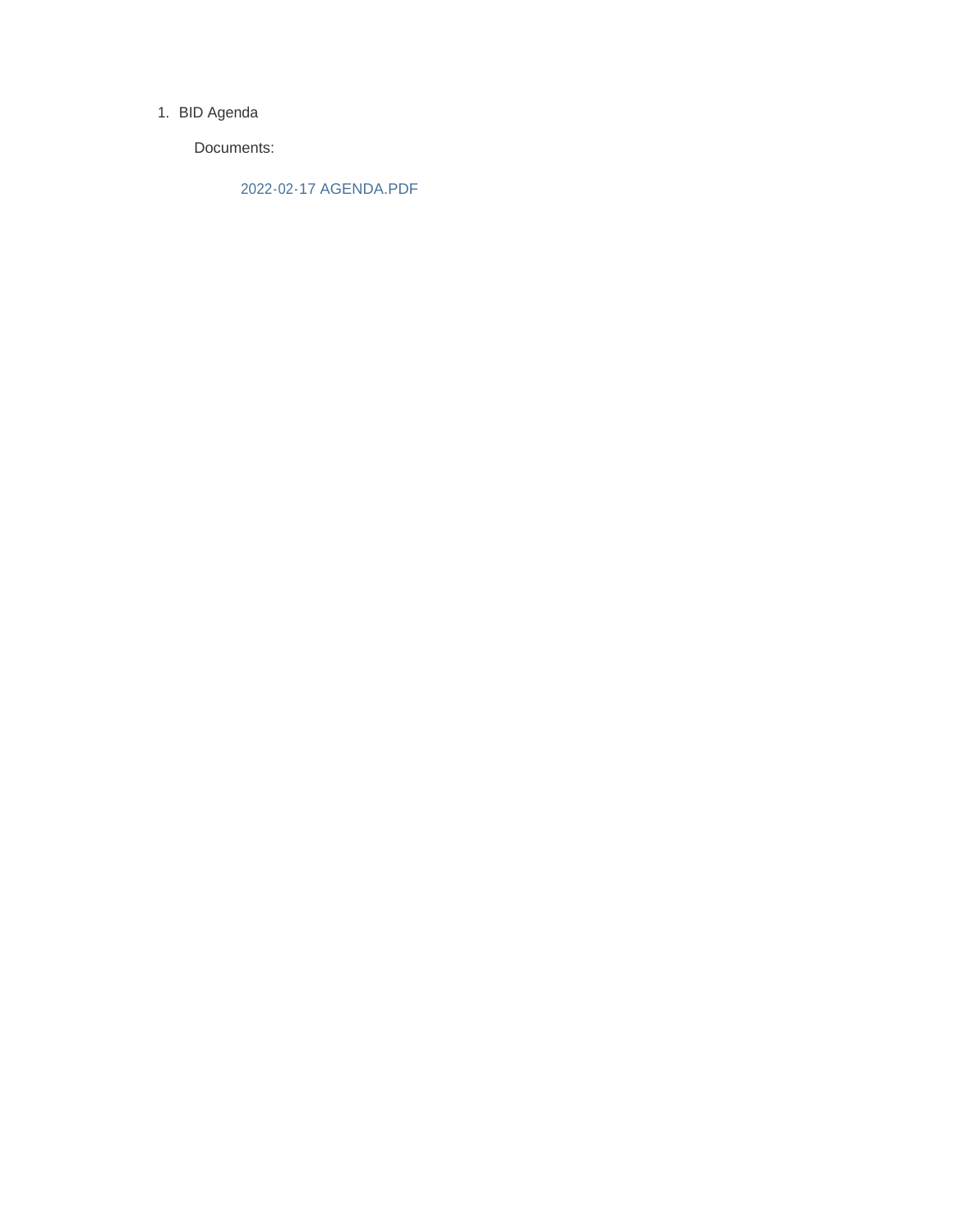# **BUSINESS IMPROVEMENT DISTRICT ADVISORY BOARD MEETING AGENDA THURSDAY, FEBRUARY 17, 2022 8:30 A.M.** *COMMUNITY DEVELOPMENT DEPARTMENT BUILDING, SECOND FLOOR MEETING ROOM, 215 "D" STREET* **AS A MATTER OF PUBLIC SERVICE AND GOVERNMENTAL TRANSPARENCY, THIS MEETING MAY BE RECORDED, STREAMED LIVE AND/OR ACCESSED AT A LATER TIME. NOTE THAT THIS MAY INCLUDE VIDEO AND AUDIO OF ALL PERSONS PRESENT IN THE ROOM**

*Due to COVID-19 and Governor Little's Stage 4 Order (issued May 11, 2021), the number of people allowed to attend this meeting in-person will be based upon room capacity for 6-foot physical distancing. Seating will be available on a first-come, first-served basis. All others who wish to observe this meeting may watch and listen to the livestream on their own device(s) by visiting the City of Lewiston's Facebook page or the City's website at cityoflewiston.org. Persons attending this meeting are strongly encouraged to wear a face covering.*

# **I. CALL TO ORDER**

- **II. PUBLIC COMMENTS** An opportunity for citizens to address the Board with comments and/or questions. Citizens are asked to limit their time to three (3) minutes each. Comments and questions may be made by:
	- $\vee$  Attending in-person
	- $\checkmark$  Emailing comments and questions prior to the start of the meeting to [lvontersch@cityoflewiston.org](mailto:lvontersch@cityoflewiston.org) or dorti[z@cityoflewiston.org](mailto:tbrocke@cityoflewiston.org)
	- $\vee$  Mailing written comments prior to the start of the meeting to Laura Von Tersch, PO Box 617, Lewiston, ID 83501
	- $\vee$  Calling 208-746-1318 x 7265 and leaving your message. Your comments will then be forwarded to the Business Improvement District Advisory Board.

## **III. PRESENTATION BY BEAUTIFUL DOWNTOWN LEWISTON, WORK ACCOMPLISHED TO DATE (DISCUSSION)**

# **IV. UNFINISHED AND NEW BUSINESS**